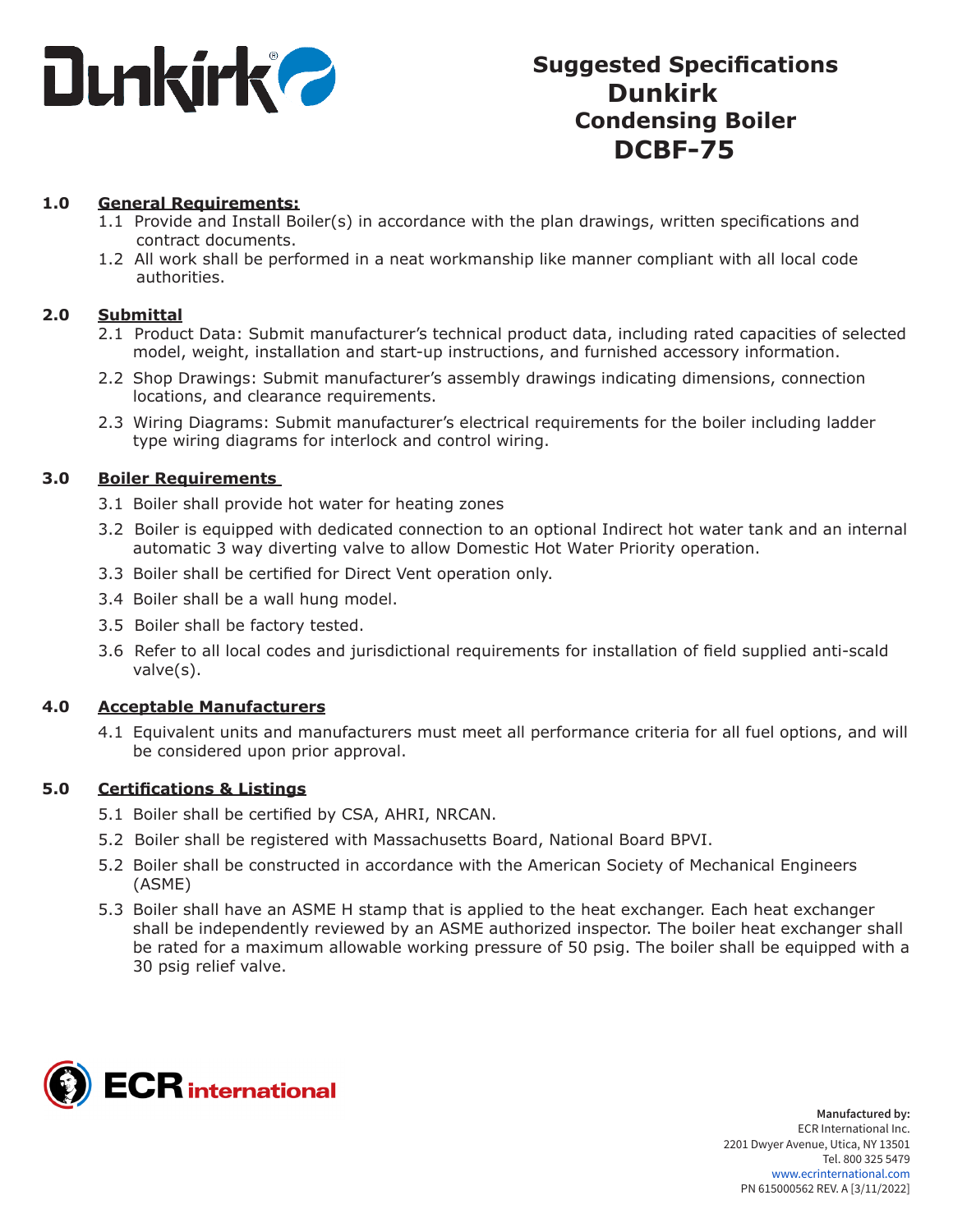

# **6.0 System Requirements**

- 6.1 Central heat hydronic system pressure shall be no more than 30 psig and no less than 7.25 psig.
- 6.2 Domestic hot water hydronic system pressure shall be no more that 166 psig.

# **7.0 Construction**

- 7.1 Boiler heat exchanger shall be constructed of Iron-Chromium stainless steel parallel tube, encased in a Noryl Resin housing.
- 7.2 Burner Components
	- 7.2.1 Gas valve shall be a modulating valve capable of firing from 75,000 BTU input down to 16,600 BTU, (4.5:1 turn down).
	- 7.2.2 Induced draft blower shall be variable speed and controlled by a PCB.
	- 7.2.3 Burner shall be constructed of Iron-Chromium stainless steel.
	- 7.2.4 Ignition system shall be direct spark with separate flame sensing rod.
	- 7.2.5 Boiler shall include an internal Factory installed and wired Boiler Loop Pump and factory supplied primary secondary piping manifold with quick connections.

# **8.0 Control System**

- 8.1 Control system shall be PCB integral controller with an LCD digital display that also includes graphical interface.
- 8.2 Control system will automatically recognize fuel type (Natural or LP gas).
- 8.3 Control shall continuously monitor flame signal and automatically adjust the gas valve during normal operation for optimum combustion and maximum efficiency.
- 8.4 Control will sense supply water temperature and adjust firing rate of the boiler to deliver amount of heat needed.
- 8.5 Boiler can accept Indirect Tank temperature sensor to control tank operation and display tank temperature.
- 8.6 Control will sense and display supply water temperature and indicate by icon when boiler is in central heating or domestic water mode.
- 8.7 Control can accept an optional proprietary Outdoor Air Sensor and have field adjustable reset curves.
- 8.8 Control display error codes and diagnostic information.
- 8.9 Control can accept 0-10V input to manage heating set-point or heating power level.

# **9.0 Combustion Air And Flue Vent Exhaust**

- 9.1 The boiler shall be Direct Vent only, with materials compatible with those standards, and installed as per the manufacturer's written instruction, plan drawings and all applicable code authorities.
- 9.2 The flue gas exhaust shall connect directly to the boiler at the location labeled.